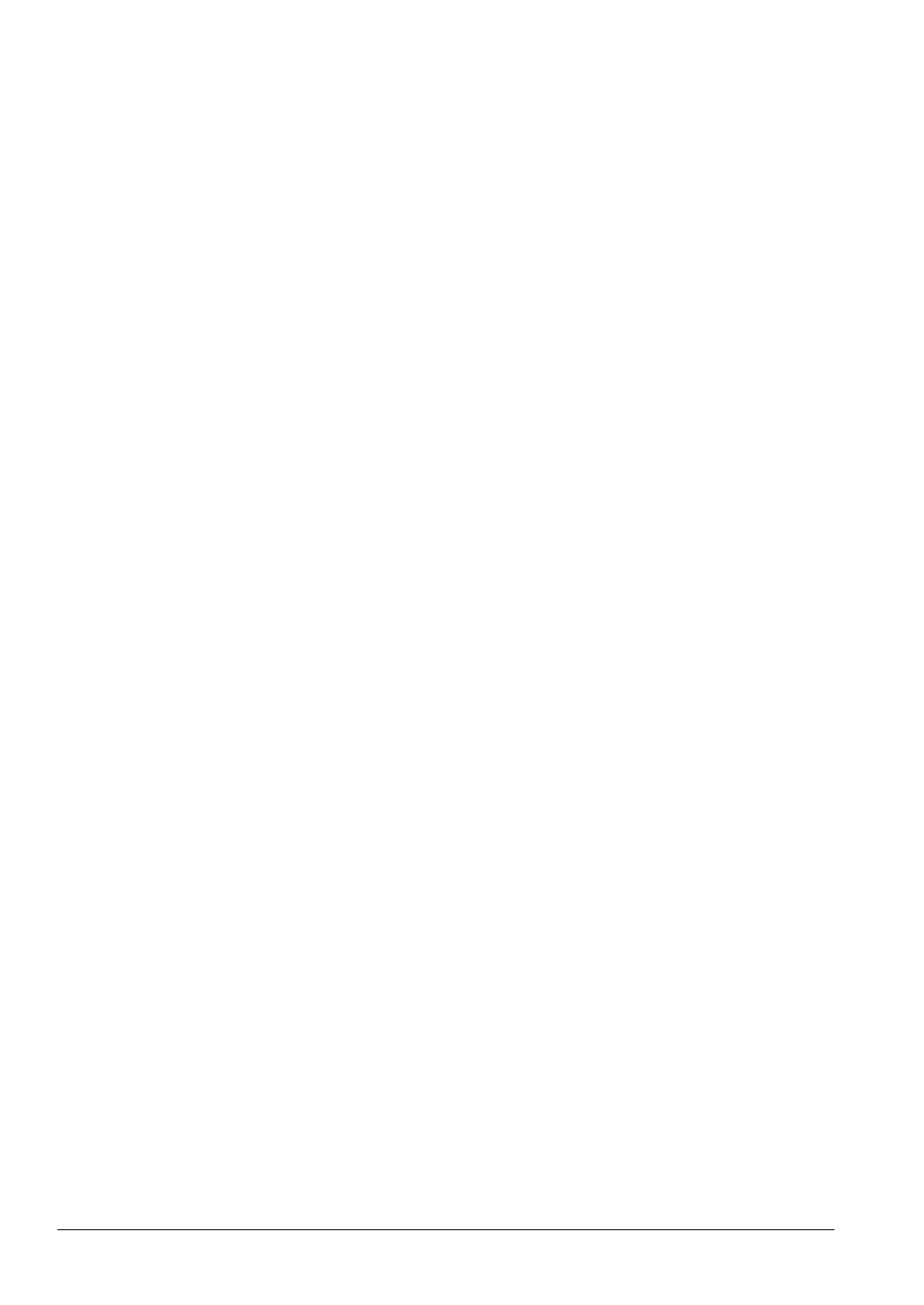| <b>Section A: Listening</b>                                          |                                                                                                                            | 60 minutes                                                                        | 68 marks  |  |
|----------------------------------------------------------------------|----------------------------------------------------------------------------------------------------------------------------|-----------------------------------------------------------------------------------|-----------|--|
| Please note that Section A has been removed due to copyright expiry. |                                                                                                                            |                                                                                   |           |  |
|                                                                      | <b>Section B: Contextual understanding</b>                                                                                 | 30 minutes                                                                        | 28 marks  |  |
| <b>Answer Question 9</b>                                             |                                                                                                                            |                                                                                   |           |  |
|                                                                      | Question 9: Area of study 1: Western classical tradition 1650-1910                                                         |                                                                                   |           |  |
| 9<br>0<br>$\mathbf 1$                                                | This piece of music is written for the clarinet.<br>movement, Rondo.                                                       | Identify two other woodwind instruments used in Clarinet Concerto in A major, 3rd |           |  |
|                                                                      |                                                                                                                            |                                                                                   |           |  |
|                                                                      |                                                                                                                            |                                                                                   |           |  |
|                                                                      |                                                                                                                            |                                                                                   | [2 marks] |  |
| $\mathbf{2}$<br>9<br>0                                               | The first two notes in the clarinet in A part are written as E and F.<br>What is the actual sounding pitch of these notes? |                                                                                   |           |  |
|                                                                      |                                                                                                                            |                                                                                   | [2 marks] |  |
| 9<br>3<br>0                                                          | Rondo modulates, after the opening key of A major.                                                                         | Identify two other keys into which Clarinet Concerto in A major, 3rd movement,    |           |  |
|                                                                      |                                                                                                                            |                                                                                   |           |  |
|                                                                      |                                                                                                                            |                                                                                   | [2 marks] |  |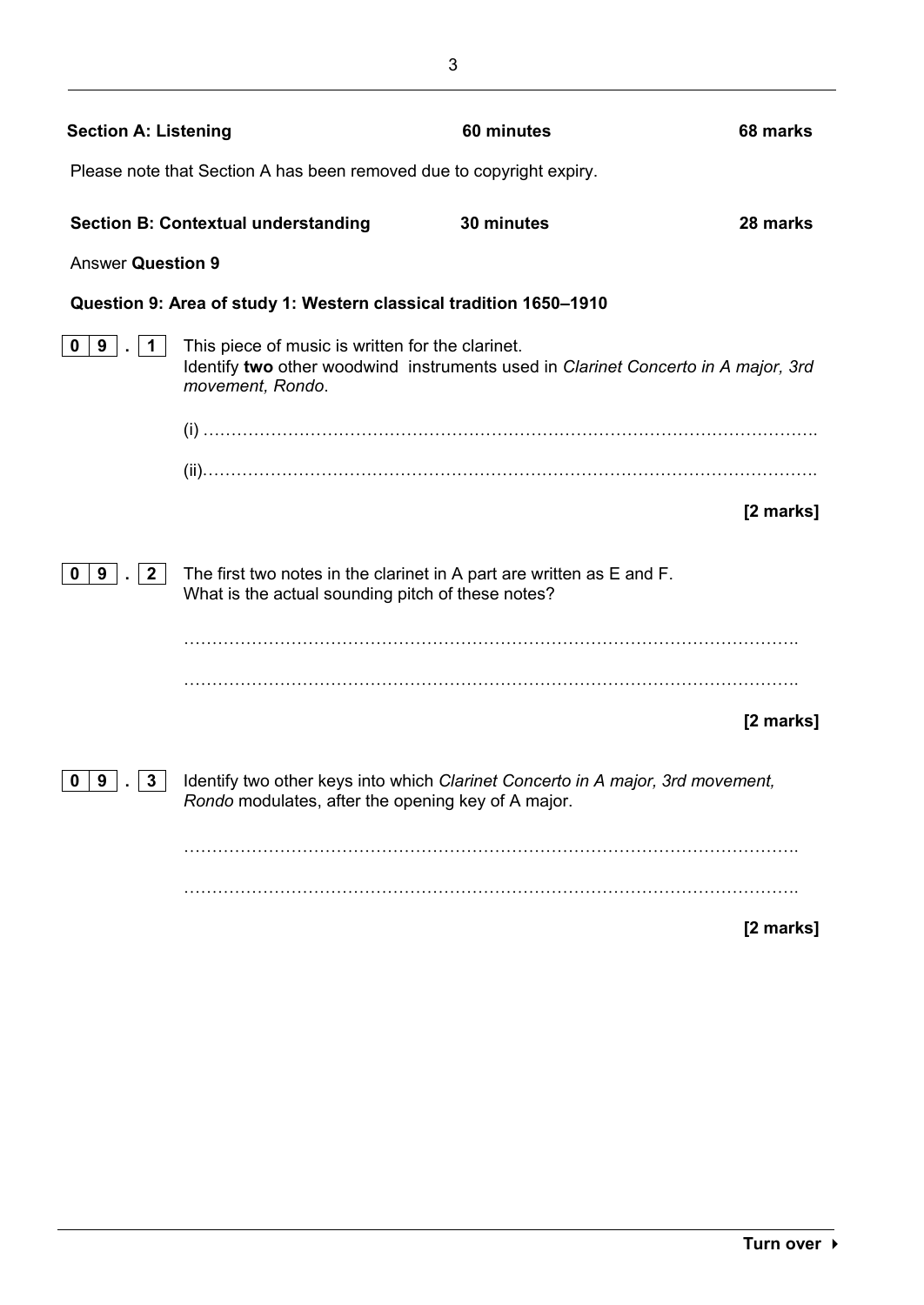#### $\boxed{0}$   $\boxed{9}$   $\boxed{4}$

Explain how Mozart has used dynamics, harmony, rhythm and/or sonority (timbre) to create a sense of 'balance' in Clarinet Concerto in A major, 3rd movement, Rondo.

 $\ldots$ 

[8 marks]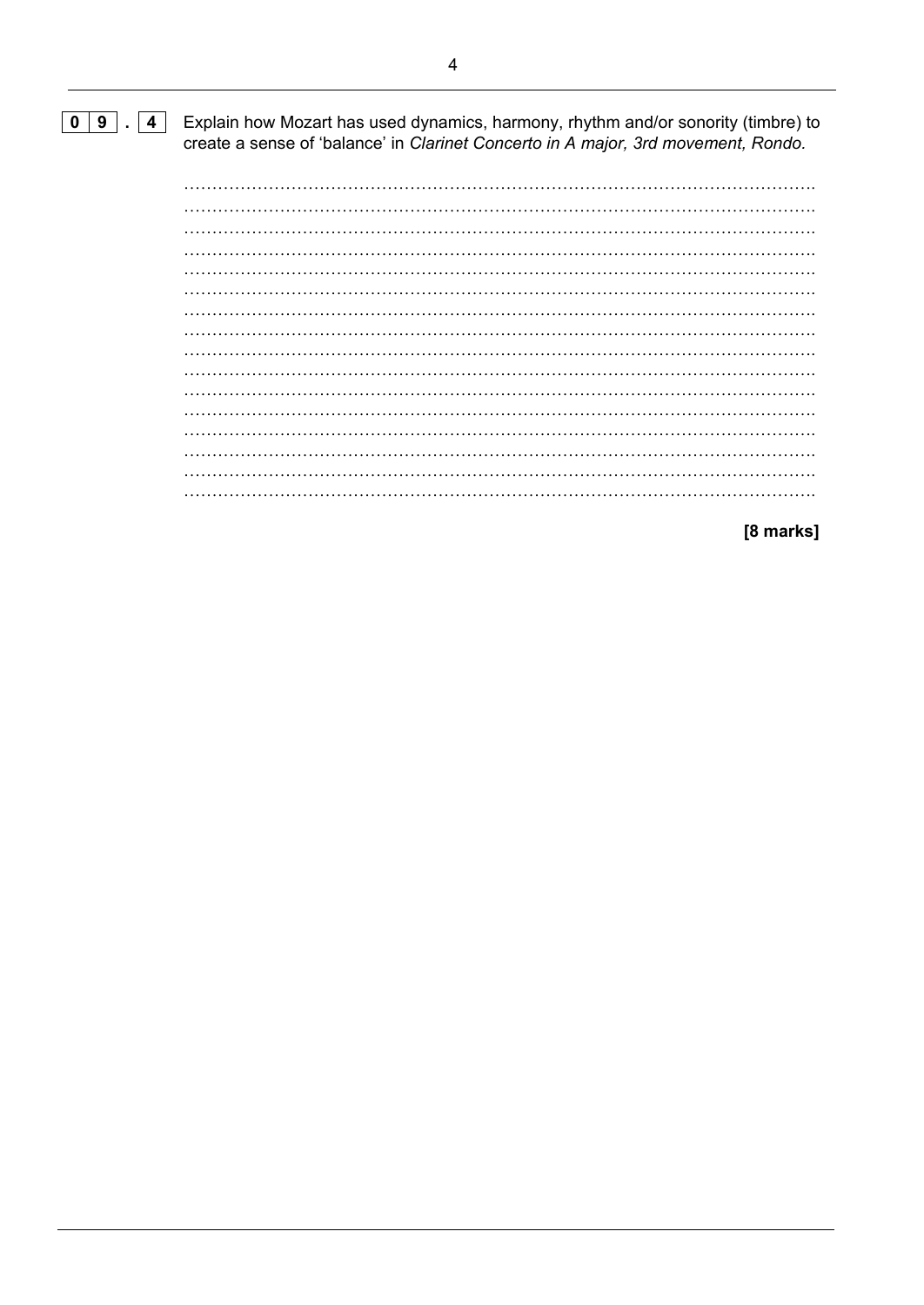| Answer one question from Questions 10-12.   |                                                                                                                                                         |  |
|---------------------------------------------|---------------------------------------------------------------------------------------------------------------------------------------------------------|--|
| Question 10: Area of study 2: Popular music |                                                                                                                                                         |  |
| 0<br>1.                                     | Identify two harmonic features in the verse of the song Little Shop of Horrors which<br>starts with the lyric "Shing-a-ling".                           |  |
|                                             |                                                                                                                                                         |  |
|                                             |                                                                                                                                                         |  |
|                                             | [2 marks]                                                                                                                                               |  |
| $\mathbf{2}$<br>0                           | Identify two ways in which the drum kit is used in the Prologue from the start to just<br>before the lyric "On the 21st day of the month of September". |  |
|                                             |                                                                                                                                                         |  |
|                                             |                                                                                                                                                         |  |
|                                             | [2 marks]                                                                                                                                               |  |
| 3<br>0                                      | Identify the two time signatures used in Feed me.                                                                                                       |  |
|                                             |                                                                                                                                                         |  |
|                                             |                                                                                                                                                         |  |
|                                             | [2 marks]                                                                                                                                               |  |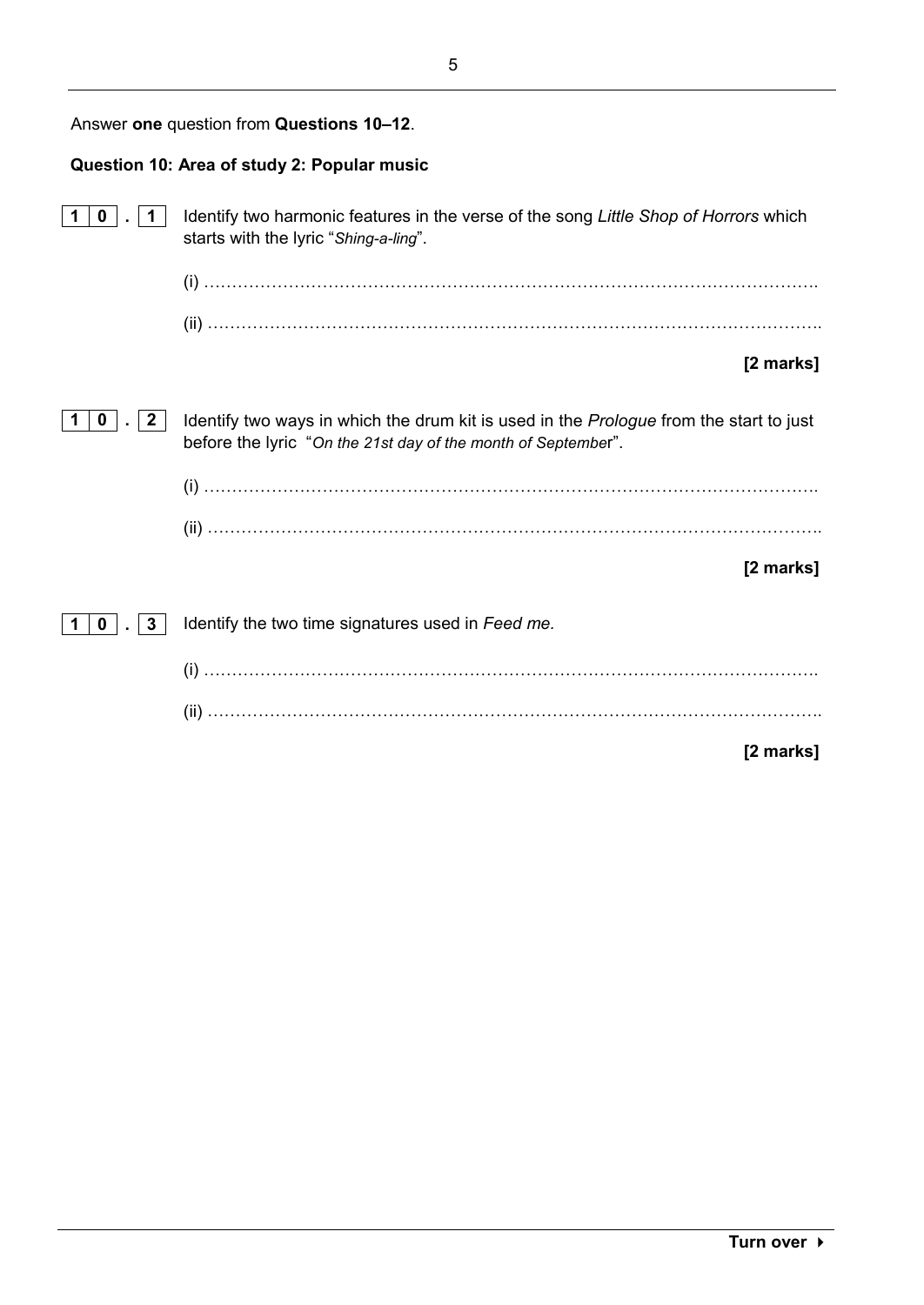#### $1|0|$ . 4 Explain how harmony, melody, rhythm and/or tonality are used in the verse and the first chorus of Mushnik and Sons.

 $\overline{a}$  $\cdots$ 

[8 marks]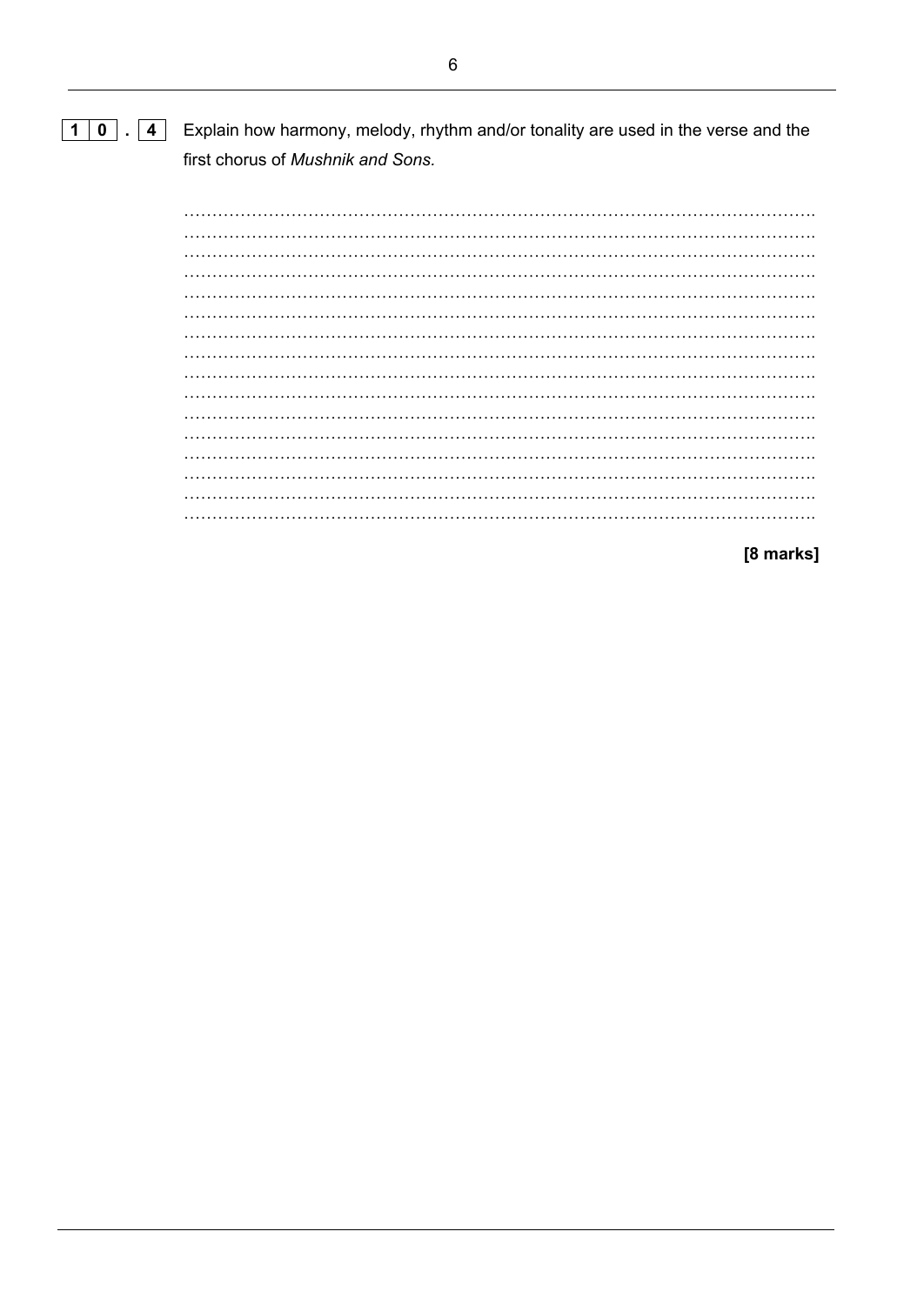| Question 11: Area of study 3: Traditional music |                                                                                                                             |  |
|-------------------------------------------------|-----------------------------------------------------------------------------------------------------------------------------|--|
|                                                 | Identify two different instruments used in the horn section of You Can Call Me Al.                                          |  |
|                                                 |                                                                                                                             |  |
|                                                 |                                                                                                                             |  |
|                                                 | [2 marks]                                                                                                                   |  |
| $\mathbf{2}$                                    | The first chord used in You Can Call Me AI is F major.<br>Identify the two other chords which are used in the introduction. |  |
|                                                 |                                                                                                                             |  |
|                                                 |                                                                                                                             |  |
|                                                 | [2 marks]                                                                                                                   |  |
| 3<br>1.                                         | Identify two melodic features of the chorus lyrics "I'm going to Graceland, Graceland"<br>the first time it is sung.        |  |
|                                                 |                                                                                                                             |  |
|                                                 |                                                                                                                             |  |
|                                                 | [2 marks]                                                                                                                   |  |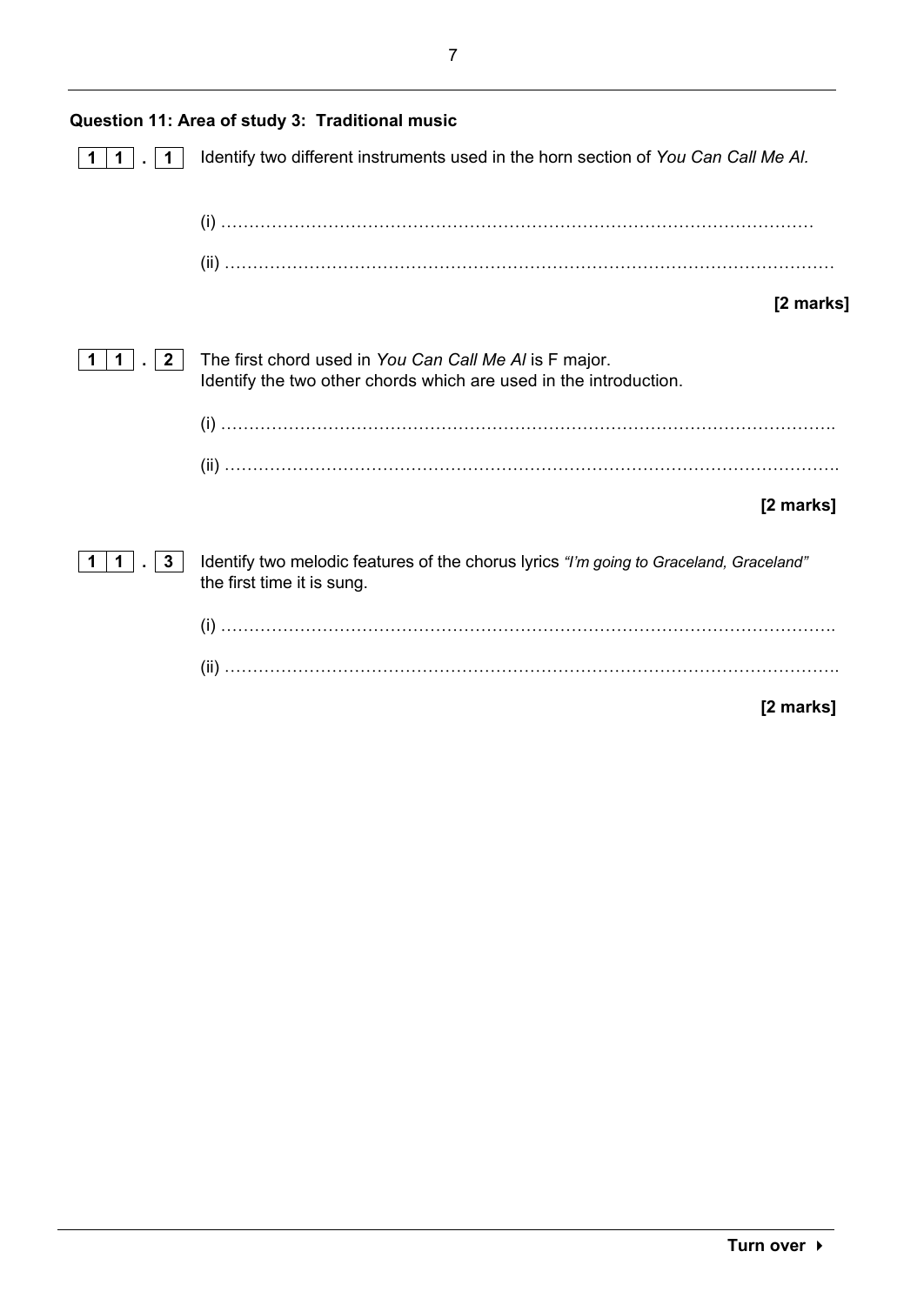#### $\boxed{1\ 1}$ .  $\boxed{4}$ Explain how Paul Simon has used harmony, melody, texture and/or structure in Diamonds on the Soles of Her Shoes.

[8 marks]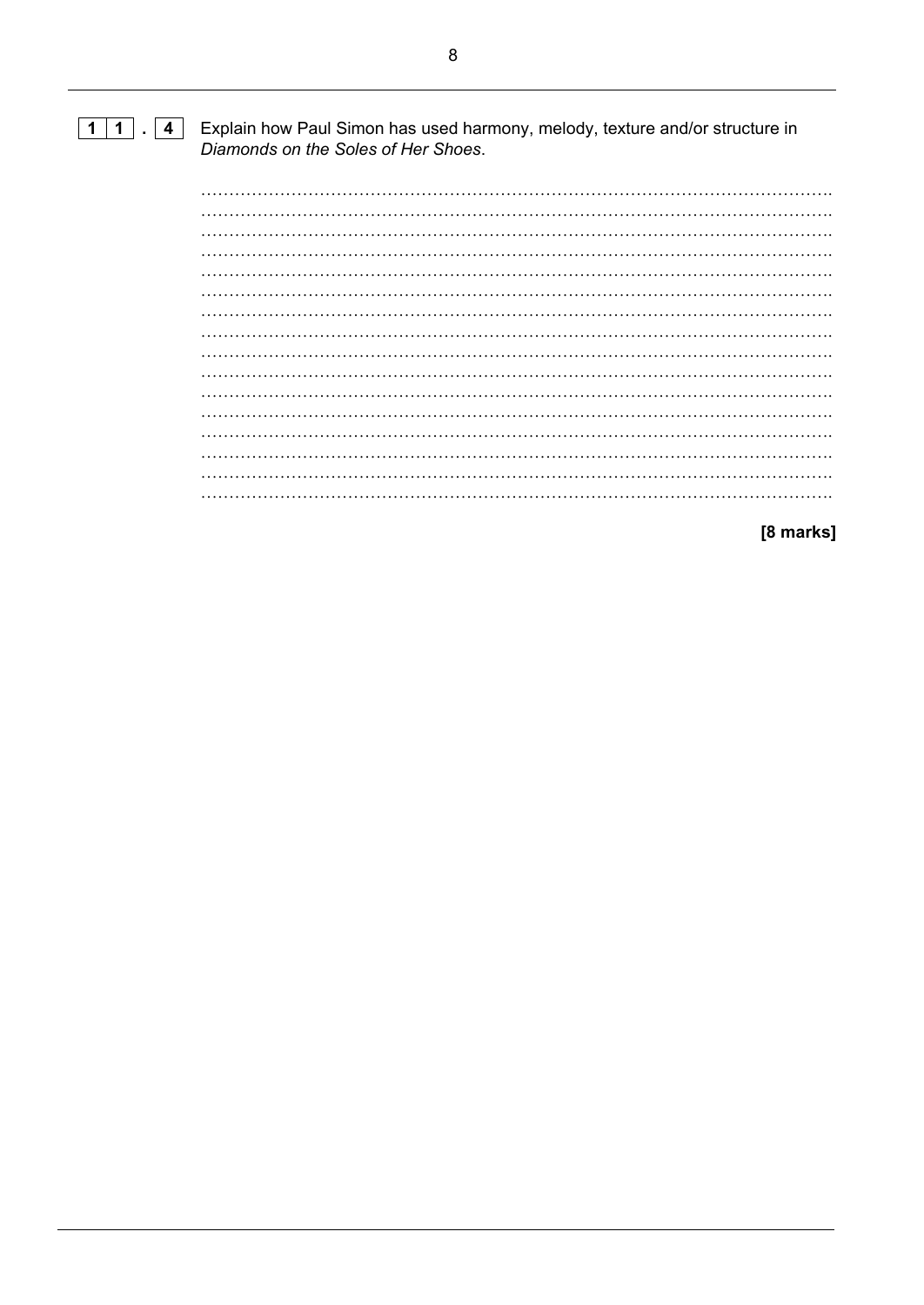| Question 12: Area of study 4: Western classical tradition since 1910 |                                                                                                                              |  |
|----------------------------------------------------------------------|------------------------------------------------------------------------------------------------------------------------------|--|
| $\mathbf{2}$                                                         | Identify two ways in which the timpani are used in the first section up to the<br>'poco pesante' bar in Kodály's Intermezzo. |  |
|                                                                      |                                                                                                                              |  |
|                                                                      |                                                                                                                              |  |
|                                                                      | [2 marks]                                                                                                                    |  |
|                                                                      |                                                                                                                              |  |
| $\mathbf{2}$<br>2 <sup>1</sup>                                       | Identify two instruments which have individual solos after the change of key in<br>Kodály's Intermezzo.                      |  |
|                                                                      |                                                                                                                              |  |
|                                                                      |                                                                                                                              |  |
|                                                                      | [2 marks]                                                                                                                    |  |
|                                                                      |                                                                                                                              |  |
| $\mathbf{2}$<br>3                                                    | Identify two different key signatures used by the strings in Kodály's Intermezzo.                                            |  |
|                                                                      |                                                                                                                              |  |
|                                                                      |                                                                                                                              |  |

**[2 marks]**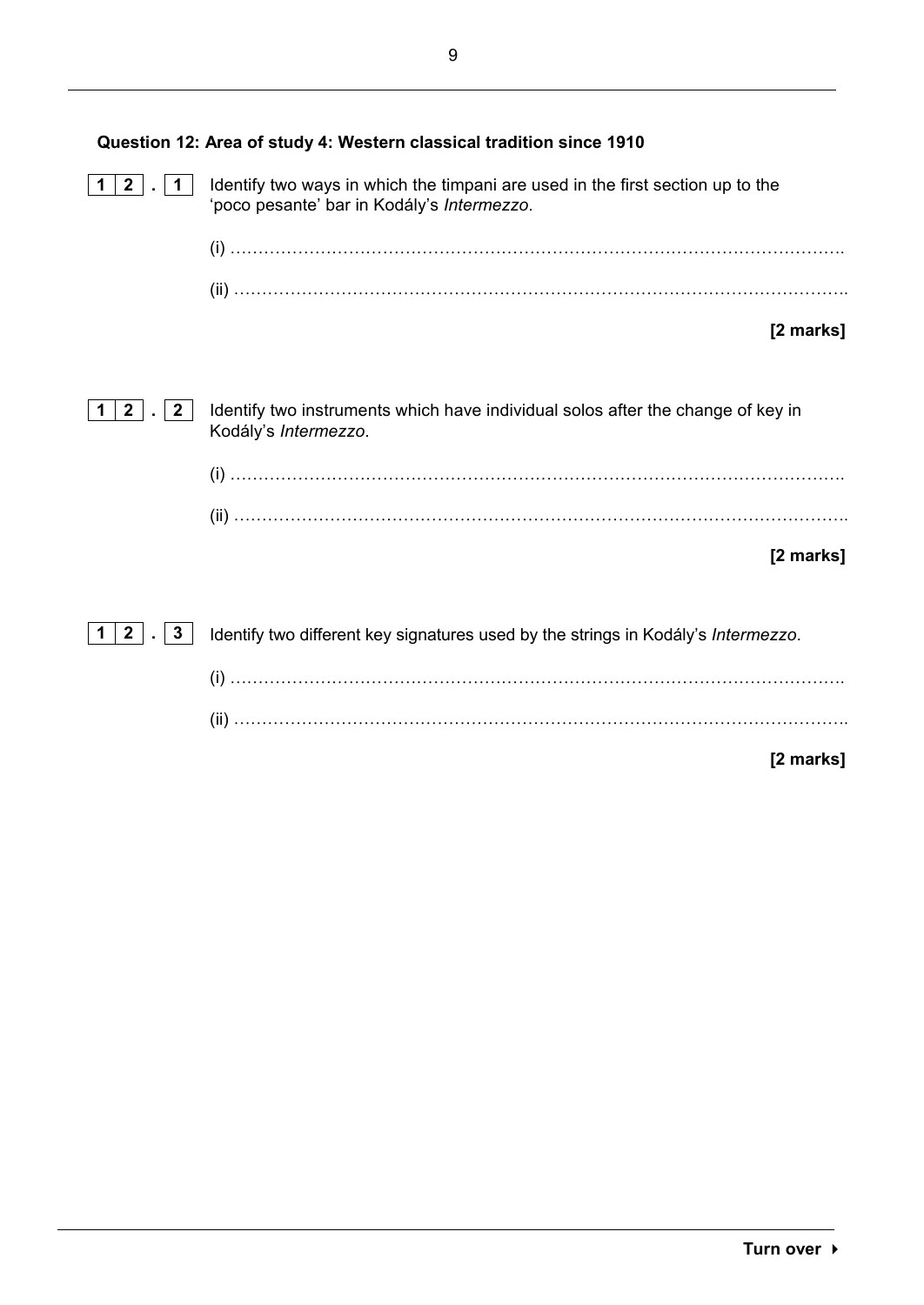#### $\boxed{1}$   $\boxed{2}$   $\boxed{4}$ Explain how Kodaly used melody, rhythm, and/or tempo to bring Battle and Defeat of Napoleon to a close in the final section.

 $\ddots$  $\sim 10^{-1}$ . . . . 

[8 marks]

**END OF QUESTIONS**